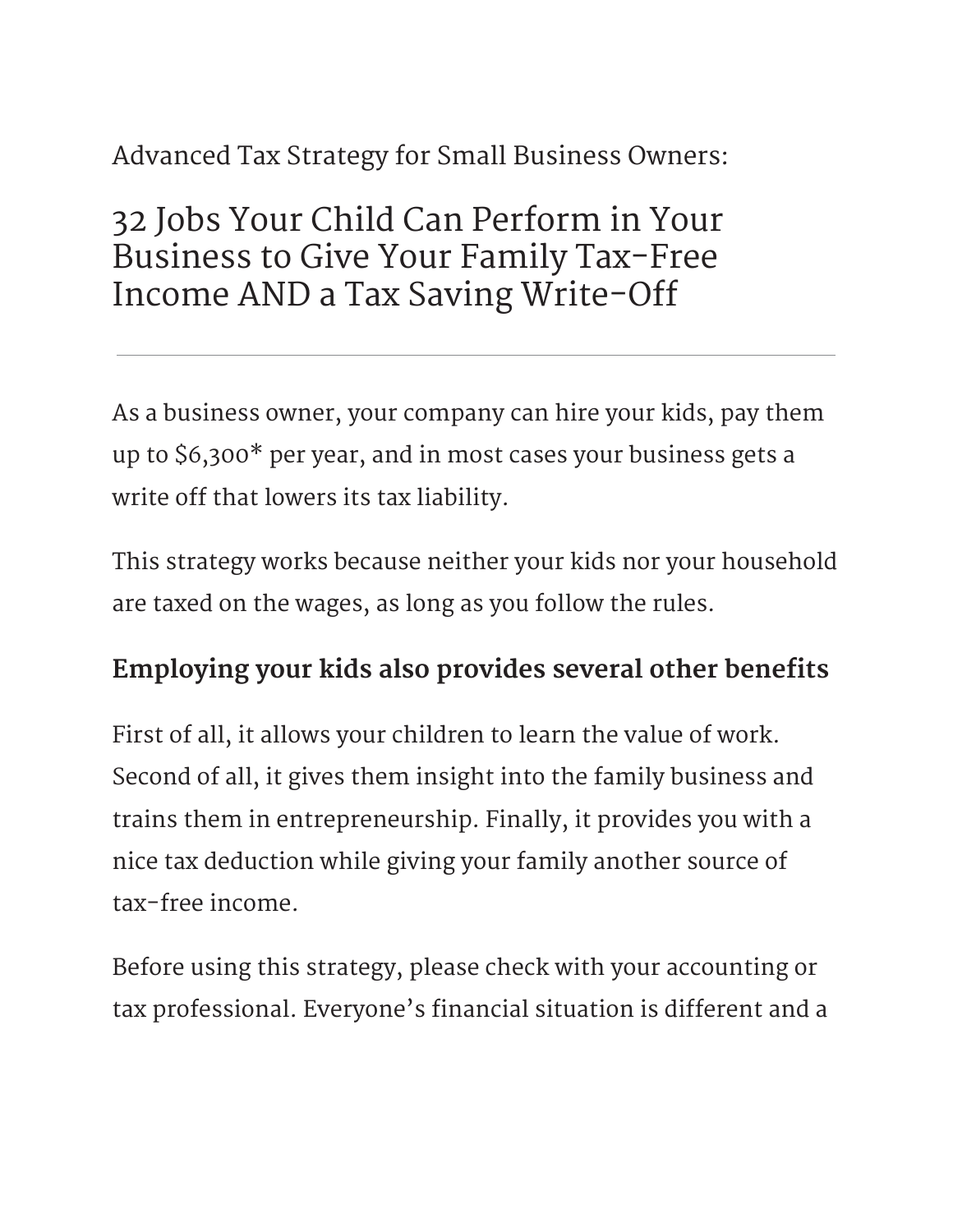qualified CPA can help you identify the right course of action for your business and your family.

### Here's how it works

Each child can earn up to the standard deduction allowed by the IRS and not owe any tax at all. So currently you can pay your child who is under the age of 18 up to \$6,300 per year and 100% of that income will be tax-free for them.

And since you get to take that as a deduction on your business, you will get a tax break according to your highest marginal rate. This could amount to as high as a \$2,500 tax break for each child you hire.

Now generally, it's a bad idea to spend a dollar to save forty cents (or in this case, spend \$6300 to save \$2500). You never want to let the tax tail wag the dog. So if you use this strategy and simply let your children blow the money on candy or video games, it may not be such a great deal.

However, there are the ways you can make this tax strategy much more efficient and beneficial to both you and your child.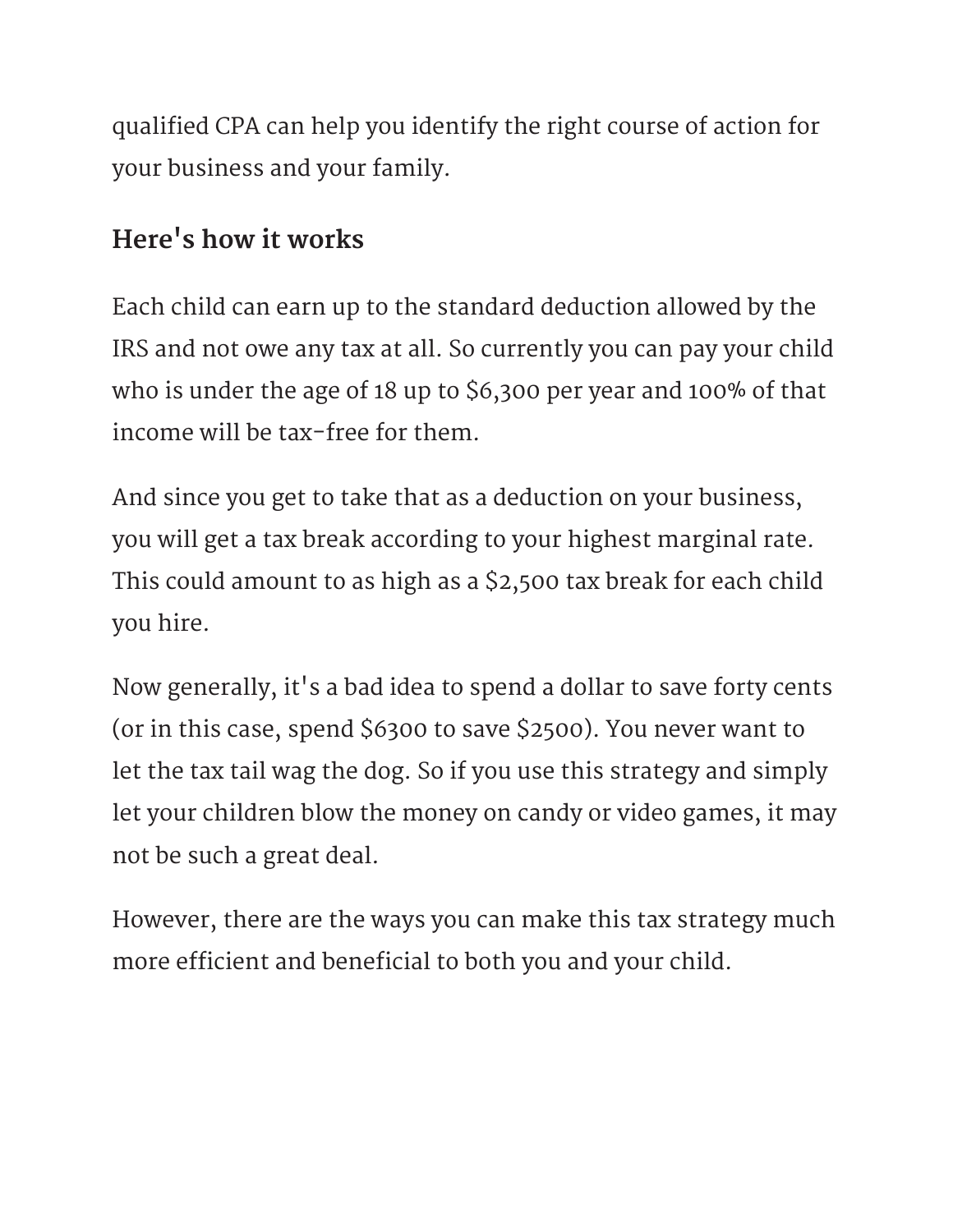## Ways to Make This Strategy Work Even Better

Since you actually have to pay your child for work performed (and not just say you do), set up a separate bank account for each child to have their "paychecks" deposited. Then have the children use this money for all the things you would normally pay out of your own pocket.

For example, they can now pay for their own sports or music lessons. They can pay for their own airfare on your next family vacation. They can pay for their own clothes or computers or recreation. They can even pay for their own cell phones, including the monthly service. The list goes on.

In this way, your child develops a realistic sense of how much things cost. It also combats the entitlement mentality that giving your child an "allowance" can inadvertently cause. It also gives your child a sense of satisfaction knowing they are self-sufficient with many of their own living expenses.

The benefit to you is that you end up with less out-of-pocket expenses to provide for their day-to-day needs. So the "salary" you pay your child actually ends up being money you would have spent on them anyhow — but now you get a tax break for it.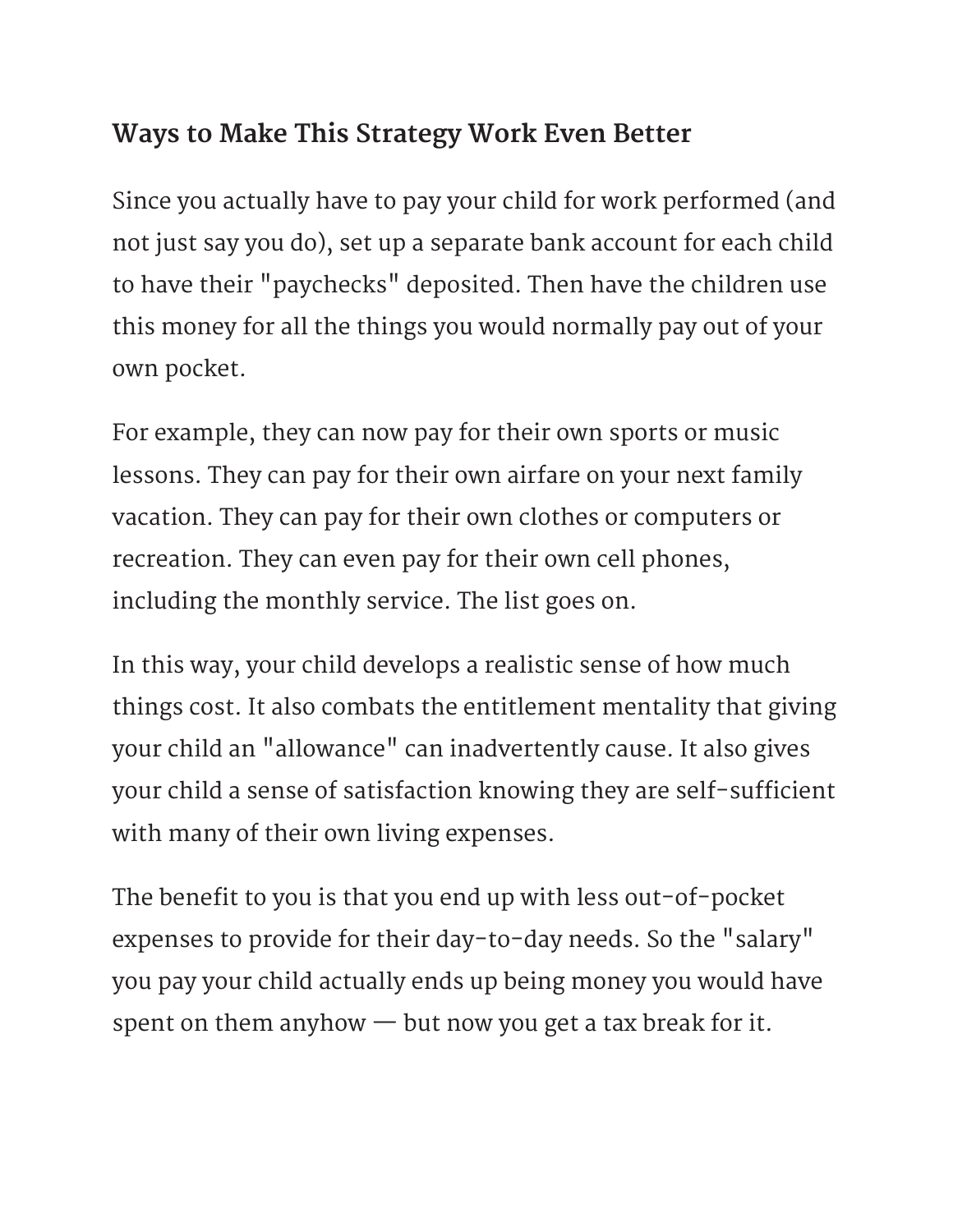Of course, like any tax strategy, you must follow the rules to make it work. So if you plan to utilize this tax-saving tip, keep in mind the following IRS guidelines:

- ە The job must be reasonable for their age. For example, if you hire your 14 year-old to file paperwork, or your 10 year-old to take out the trash you should be fine. But if you try to hire your 5 year-old to operate the warehouse forklift, you'll get into trouble.
- ە Keep accurate records including a timesheet showing the hours and days your child worked. This justifies the amount of money you give them for their work.
- ە Document the job or tasks they perform. Having a job description and employment agreement will also help your case should the IRS question you. It's better to have more documentation than necessary rather than too little.
- ە Pay your child a reasonable amount for the job they do. Whatever you'd pay an employee for similar work is a reasonable guideline. If you are unsure, you may want to do a comparative study to determine industry-standards. Paying them exorbitant salaries for menial jobs will get you in trouble.
- ە If your business is set up as a corporation, you may be required to pay payroll tax (consult your CPA), but you can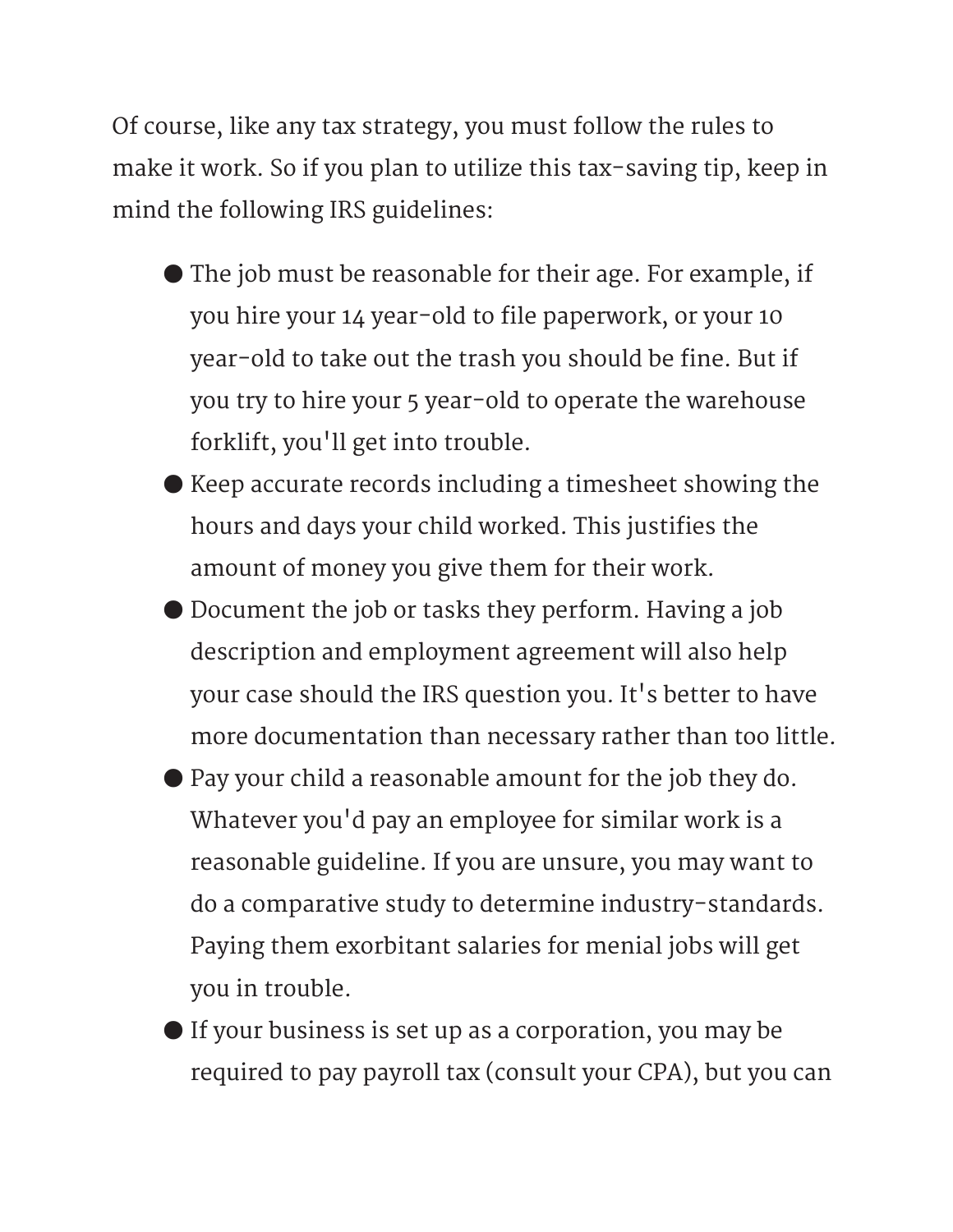still write off their wages, and they will likely get a refund of all their Federal Tax.

ە FICA tax may not have to be withheld on work performed by a child under the age of 18 while employed by a parent in an unincorporated business. However, there is no FICA or FUTA exemption for employing a child in an incorporated business or in a partnership that includes non-parent partners. In these cases, the children are subject to the same rules that apply to all other employees. Th

Remember, these deductions apply only to your children under the age of 18 who are your dependents, and you'll want to ask your tax professional for specific advice for your unique situation.

# Employment Ideas for Your Children

Now that you understand the benefits of hiring your children to work in your business, here's a list of possible "jobs" you can hire your children to do:

- 1. Make coffee, tea or other snacks for office employees
- 2. Actor or model for TV or print advertising, or as a website model
- 3. Voice talent for radio advertising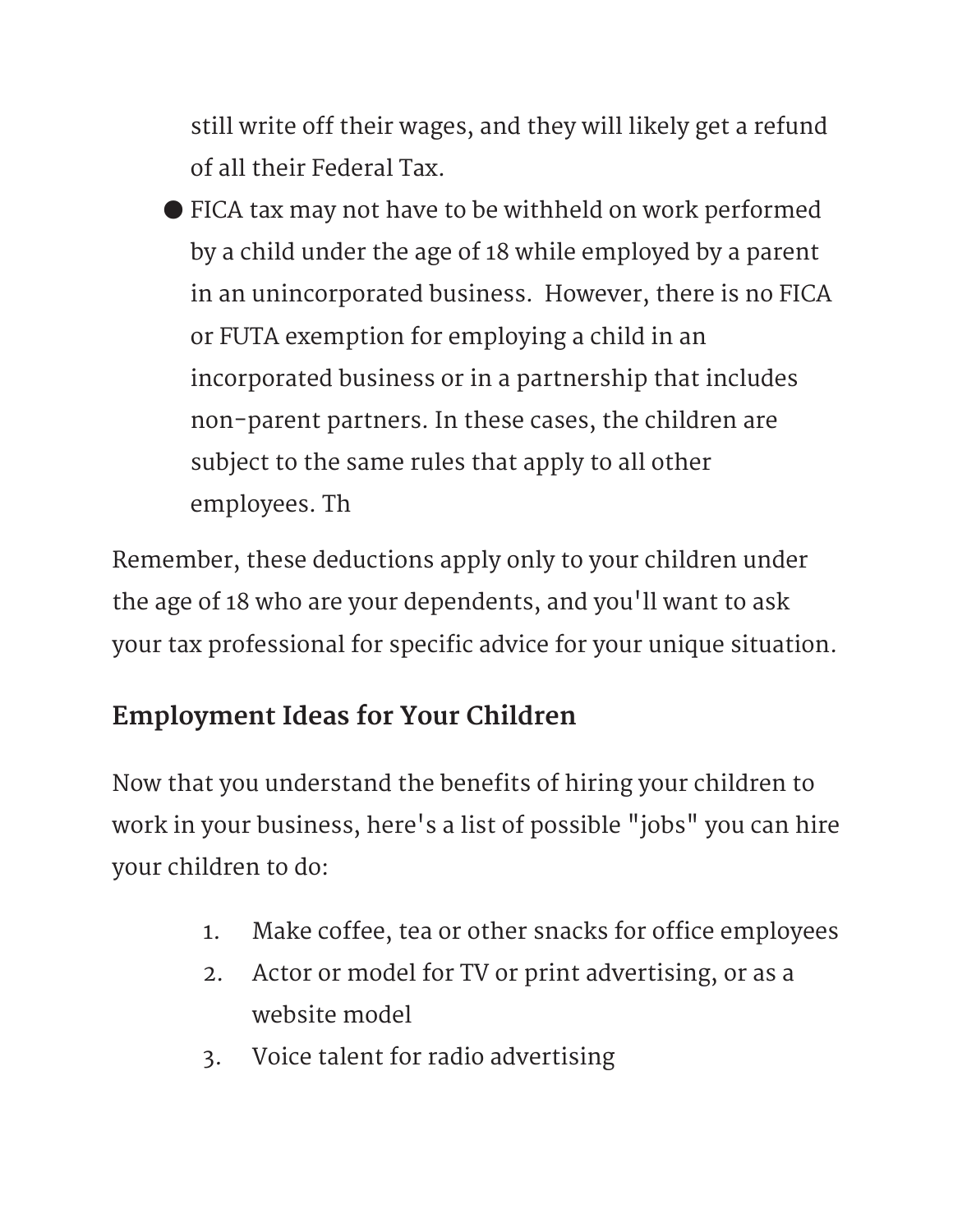- 4. Create or distribute marketing materials and brochures, etc.
- 5. Repair or clean business or rental property.
- 6. Assist with social media marketing, including posting on blogs, Twitter, Facebook, Instagram, etc.
- 7. Website design or maintenance
- 8. Search Engine Optimization for your website
- 9. Competitive research on internet
- 10. Product testing and feedback
- 11. Maintain an email autoresponder for customers or prospects
- 12. Answering customer support emails
- 13. Solicit and compile customer testimonials
- 14. Serve on the corporate board of directors (if incorporated)
- 15. Research for new product lines
- 16. Cleaning at office or practice
- 17. Office building maintenance including light bulb replacement, HVAC filter replacement, etc
- 18. Landscaping and yard work including mowing lawn, weeding or snow shoveling
- 19. Wash uniforms and towels
- 20. Collect rents or other business collections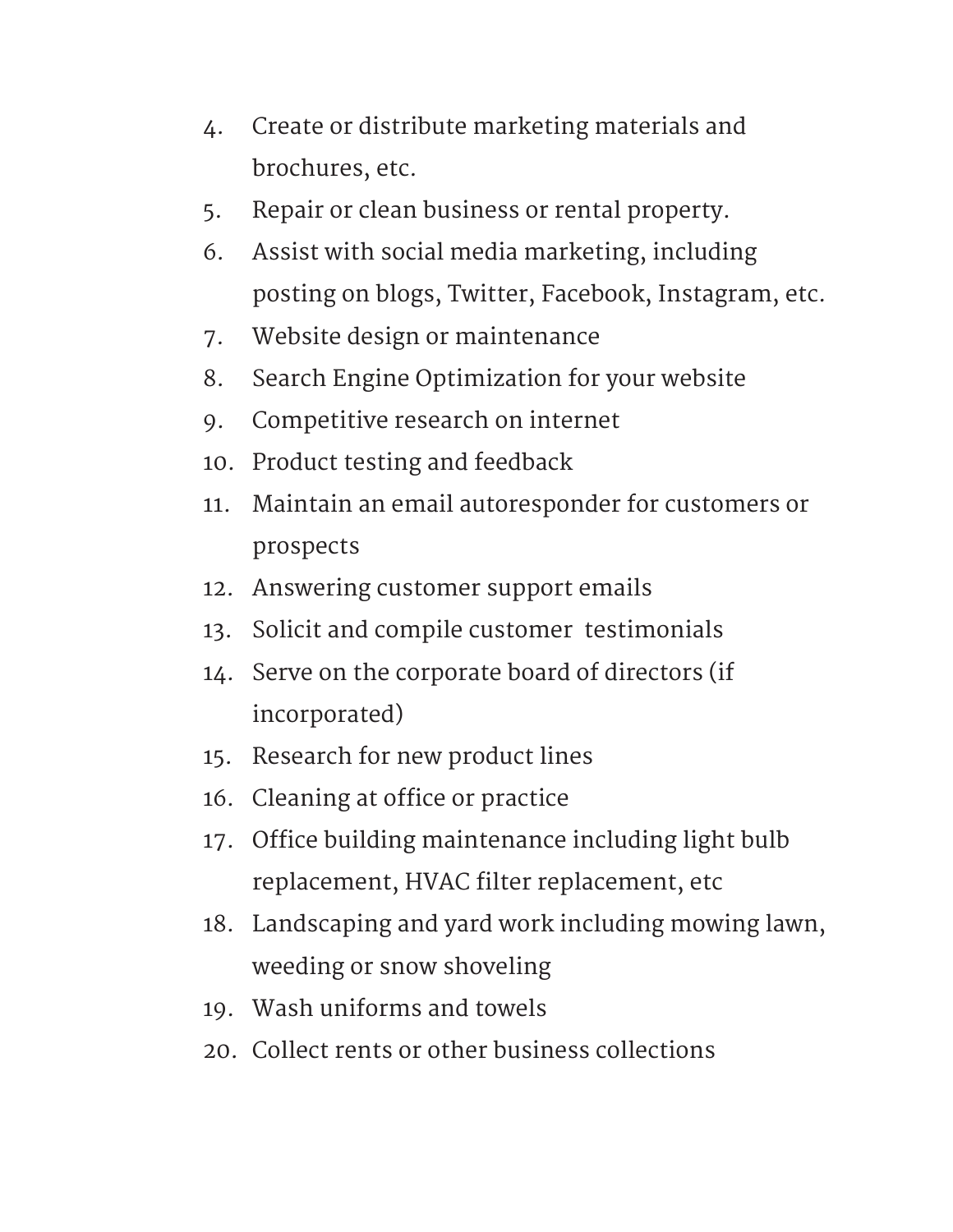- 21. Assist with office work, pick up business mail, shop for supplies
- 22. Provide bookkeeping and basic accounting assistance
- 23. Prepare spreadsheets, review invoices and bank statements, etc.
- 24. Answering the phone for the business
- 25. Develop/review and monitor business plan for practice (for older children in management training)
- 26. Provide services during legitimate business dinners or parties (e.g. food prep, setup, decorations. cleanup, etc)
- 27. Assist with lab work and other clinical duties
- 28. Perform internet research for business-specific activities
- 29. Send out birthday cards to clients/customers
- 30. Send out appointment reminders and or newsletters to customers or prospects
- 31. Prepare corporate minutes
- 32. Transcribe audio files or dictations

#### CONSULT WITH A CPA